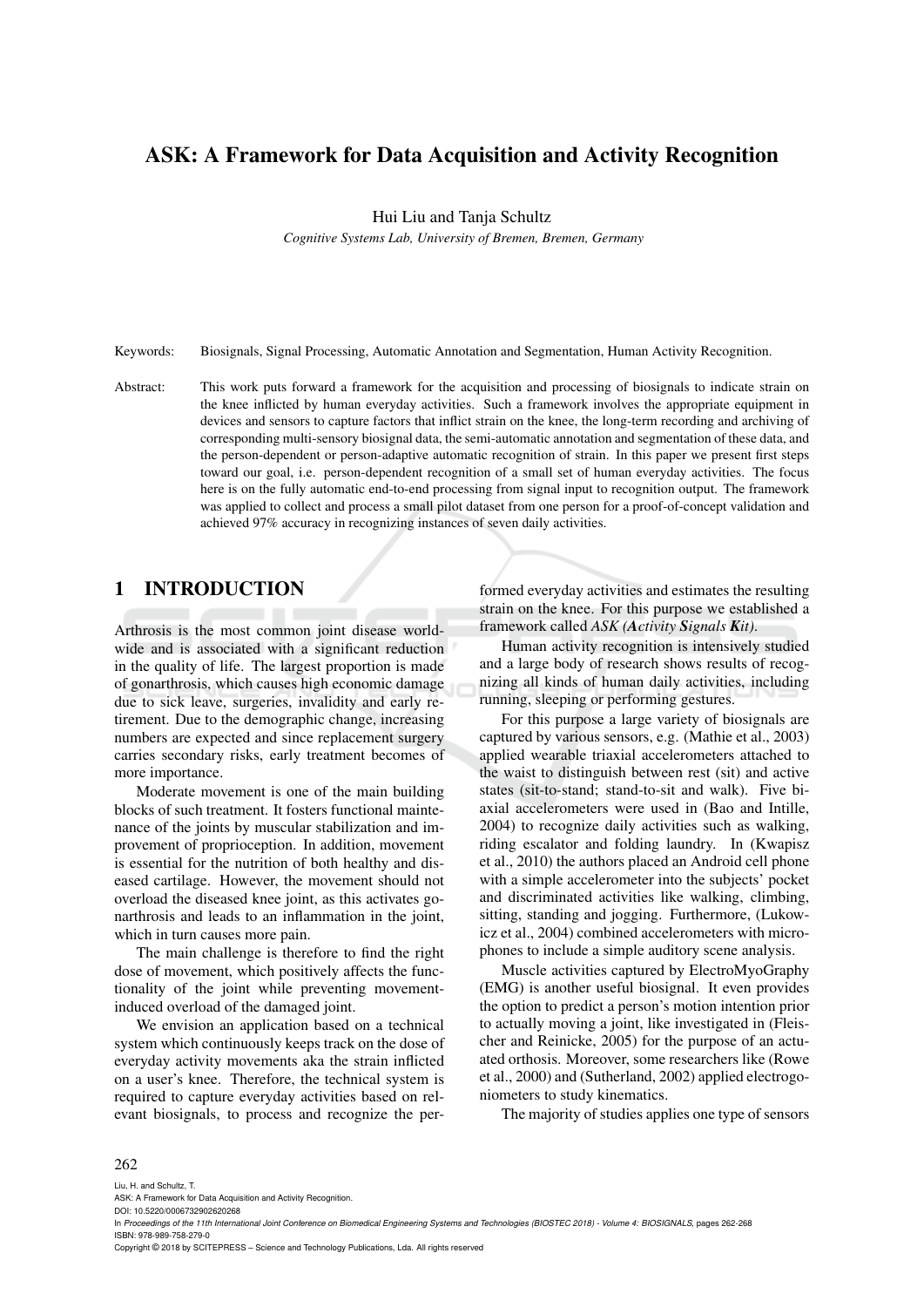as, i.e. either accelerometers, EMG sensors or electrogoniometers. However, the combination of sensors and thus the fusion of biosignals may improve the robustness of the system or the accuracy of recognition. (Rebelo et al., 2013) studied the classification of isolated human activities based on all of the three above described sensors (acceleration, EMG, goniometer) attached to the knee. They successfully recognized seven types of activities, i.e. sit, stand, sit down, stand up, walk, ascend and descend, with an accuracy of about 98% in person dependent recognition. While these results are very encouraging, it still remains challenging to robustly recognize a large variety of human everyday activities in the real world. The first step to achieve this goal is to build a framework for recording, annotating and processing biosignals and applying the processed biosignal data to activity recognition and strain prediction. Such a framework includes:

- a high-quality wireless biosignal data recording device with appropriate sensors,
- a mobile data acquisition and archiving system,
- an alignment method to semi-automatically annotate the biosignal data,
- a real-time system to robustly recognize everyday activities,
- a strain prediction system based on recognized activities and biomechanical as well as medical expert knowledge.

In this paper we focus on a proof-of-concept validation of everyday activity recognition. For this purpose we collected a pilot dataset consisting of biosignals captured by two accelerometers, four EMG sensors and one electrogoniometer. Subsequently, the dataset was used to evaluate the recognition system.

To model human activities we followed the approach as described in (Rebelo et al., 2013) and used *Hidden-Markov-Models (HMM)*. HMMs are widely used to a wide range of activity recognition tasks, such as in (Lukowicz et al., 2004) and (Amma et al., 2010). In the latter, the authors present a wearable system that enables 3D handwriting recognition based on HMMs. In this so-called *Airwriting* system the users write text in the air as if they were using an imaginary blackboard, while the handwriting gestures are captured wirelessly by accelerometers and gyroscopes attached to the back of the hand (Amma et al., 2010).

In this paper we focus on a seven basic daily activities to validate our framework, i.e. the activities "sit", "stand", "sit-to-stand", "stand-to-sit", "walk", "curve-left" and "curve-right". Five of these activities correspond to those described in (Rebelo et al., 2013), while the remaining two activities "ascend" and "descend" in (Rebelo et al., 2013) were replaced by "curve-left" and "curve-right". Thus, the total number of seven activities is the same in both studies.

# 2 THE ACTIVITY SIGNALS KIT (ASK)

The goal of our pilot study is to validate the end-toend activity recognition system of the *ASK* framework. We first selected a suitable device and sensors to continuously capture the activity data. Subsequently the are automatically archived and processed for the recognition and validation steps.

## 2.1 Equipment and Setup

## 2.1.1 Device

We chose the *biosignalsplux* Research Kits<sup>1</sup> as recording device. One PLUX hub<sup>2</sup> records signals from 8 channels (each up to 16 bits) simultaneously. We used two hubs for recording data and connected the hubs with a synchronization cable which synchronizes signals between the hubs at the beginning of each recording. This procedure ensures the timealignment of sensor data during the entire recording.

#### 2.1.2 Biosignals and Sensors

Similar to (Mathie et al., 2003), we used two triaxial accelerometers<sup>3</sup>, four bipolar EMG sensors<sup>4</sup> (instead of six) and both channels of one biaxial electrogoniometer<sup>5</sup> together. Instead of using only one channel of the electrogoniometer as in (Mathie et al., 2003), we used both channels to measure both the frontal and sagital plain since we need to recognize rotational activities like "curve-left" and "curve-right".

One channel on the hub1 was plugged with a pushbutton<sup>6</sup>. It is used for the semi-automatic annotation mechanism (See Section 2.3.1). The signals of all sensors were recorded wirelessly at different sampling rate. Table 1 shows the sampling rate of each sensor.

<sup>1</sup>biosignalsplux.com/researcher

<sup>2</sup> store.plux.info/components/263-8-channel-hub-820201701 .html

<sup>3</sup>biosignalsplux.com/acc-accelerometer

<sup>4</sup>biosignalsplux.com/emg-electromyography

<sup>5</sup>biosignalsplux.com/ang-goniometer

<sup>6</sup>biosignalsplux.com/pushbutton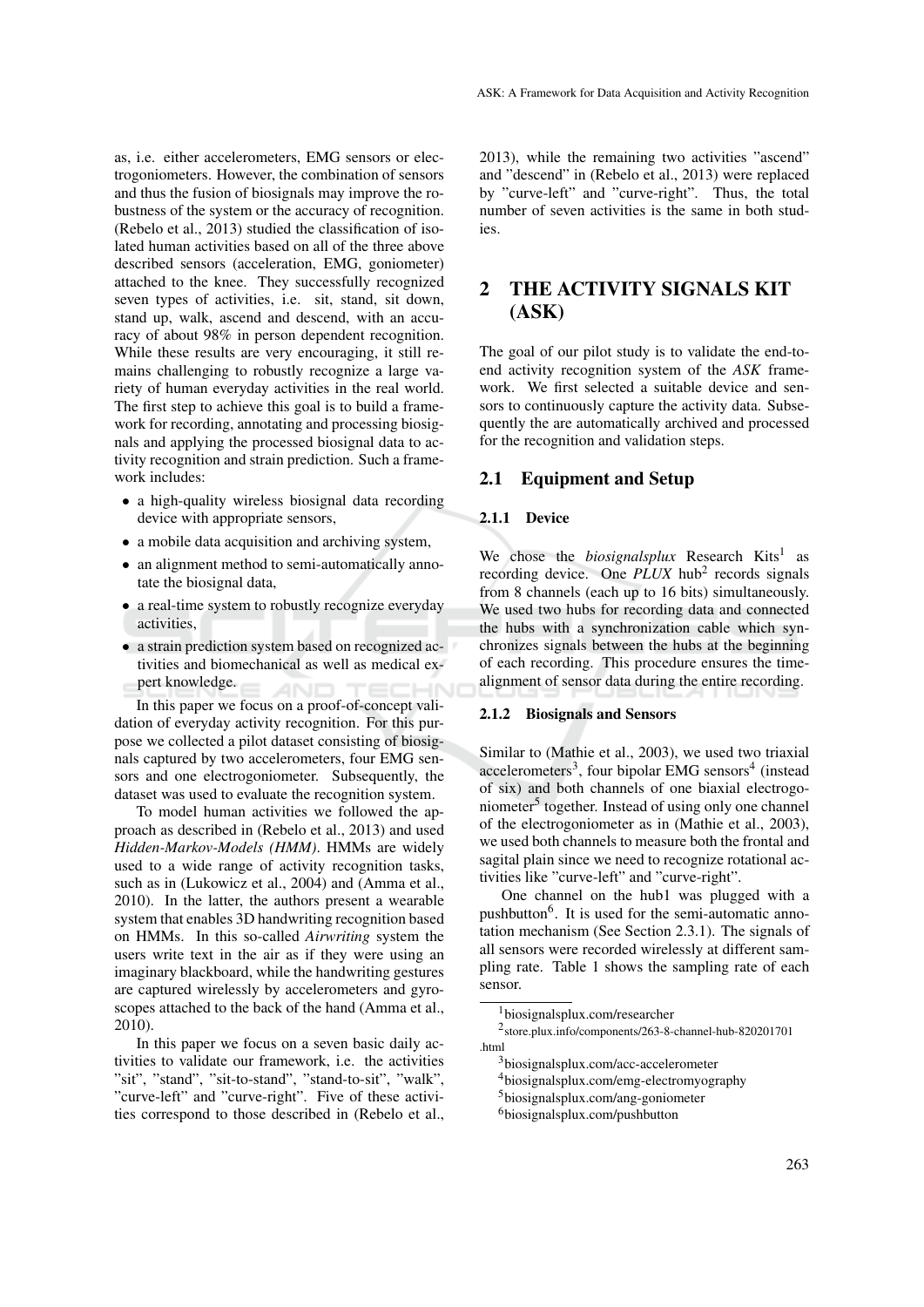| <b>Sensor</b>     | <b>Sampling rate</b> |
|-------------------|----------------------|
| Accelerometer     | 100Hz                |
| Electrogoniometer | 100Hz                |
| <b>EMG</b>        | 1000Hz               |
| Pushbutton        | 1000Hz               |

Table 1: Sampling rates of sensors.

Accelerometer and Electrogoniometer signal are both slow signals, while the nature of EMG signals require higher sampling rates. "Pushbutton" is not a biosignal but a signal which supports annotation. While this signal only requires low sampling rates, we plugged it into the "faster" hub at 1000Hz because the "slower" channels were already taken. Low-sampled channels at 100Hz are up-sampled to 1000Hz to be synchronized and aligned with high-sampled channels. Table 2 and Table 3 show the arrangement of the sensors on both hubs.

Table 2: Channel layout of *PLUX* Hub1 ("faster").

| <b>Channel</b>           | <b>Sensor</b>      |
|--------------------------|--------------------|
|                          | EMG <sub>1</sub>   |
| 2                        | $EMG$ <sup>2</sup> |
| 3                        | EMG <sub>3</sub>   |
|                          | EMG <sub>4</sub>   |
| $\overline{\mathcal{L}}$ | Pushbutton         |
| 6                        |                    |
|                          |                    |
|                          |                    |

Table 3: Channel layout of *PLUX* Hub2 ("slower").

| <b>Channel</b> | <b>Sensor</b>                     |
|----------------|-----------------------------------|
|                | Accelerometer (upper) X-axis      |
| 2              | Accelerometer (upper) Y-axis      |
| 3              | Accelerometer (upper) Z-axis      |
| 4              | Electrogoniometer - sagital plain |
| 5              | Accelerometer (lower) X-axis      |
| 6              | Accelerometer (lower) Y-axis      |
| 7              | Accelerometer (lower) Z-axis      |
| 8              | Eletrogoniometer - frontal plain  |

#### 2.1.3 Sensor Placement

Figure 1 and Table 4 describe the sensor placement.

### 2.2 Data Acquisition

The official *OpenSignals* software from the company *PLUX* supports neither annotation nor real-time data piping, where the former doesn't meet our needs of automatic segmentation at the present stage, and the latter prohibits the real-time end-to-end activity recognition of our goal. In this regard we pro-



Figure 1: Schematic view of Sensor placement on the Knee.

Table 4: Sensor placement and captured muscles.

| Sensor                | <b>Position / Muscle</b>       |
|-----------------------|--------------------------------|
| Accelerometer (upper) | Thigh, proximal ventral        |
| Accelerometer (lower) | Shank, distal ventral          |
| EMG <sub>1</sub>      | Musculus vastus medialis       |
| EMG <sub>2</sub>      | Musculus tibialis anterior     |
| EMG <sub>3</sub>      | Musculus biceps femoris        |
| EMG <sub>4</sub>      | Musculus gastrocnemius         |
| Electrogoniometer     | Knee of the right leg, lateral |
|                       |                                |

grammed an *ASK* software with graphic user interface and abundant functionalities using the driver library provided by *PLUX*. The *ASK* software connects and synchronizes several *PLUX* hubs easily and automatically, then collects data from all hubs simultaneous and constantly. All recorded data are archived orderly with date and time stamps for further use. More functionalities of the *ASK* software like semi-automatic annotation, automatic segmentation, automatic recognition and validation are introduced in the following sections.

### 2.3 Annotation and Segmentation

We implemented a semi-automatic annotation mechanism within the framework of the *ASK* software. When the annotation mode is switched on in the *ASK* software, a pre-defined acquisition protocol is loaded, which prompts the user to perform the activities one after the other. For this purpose each activity is displayed on the screen one-by-one while the user controls the activity recording by pushing, holding and releasing the pushbutton (See Figure 2).

#### 2.3.1 Annotation Mechanism

The user follows the instructions of the *ASK* software step-by-step. For example the prompted activity states "walk", the user sees the instruction "Please hold the pushbutton and do: walk". The user prepares for it, then pushes the button and starts to "walk" She/he keeps holding the pushbutton while walking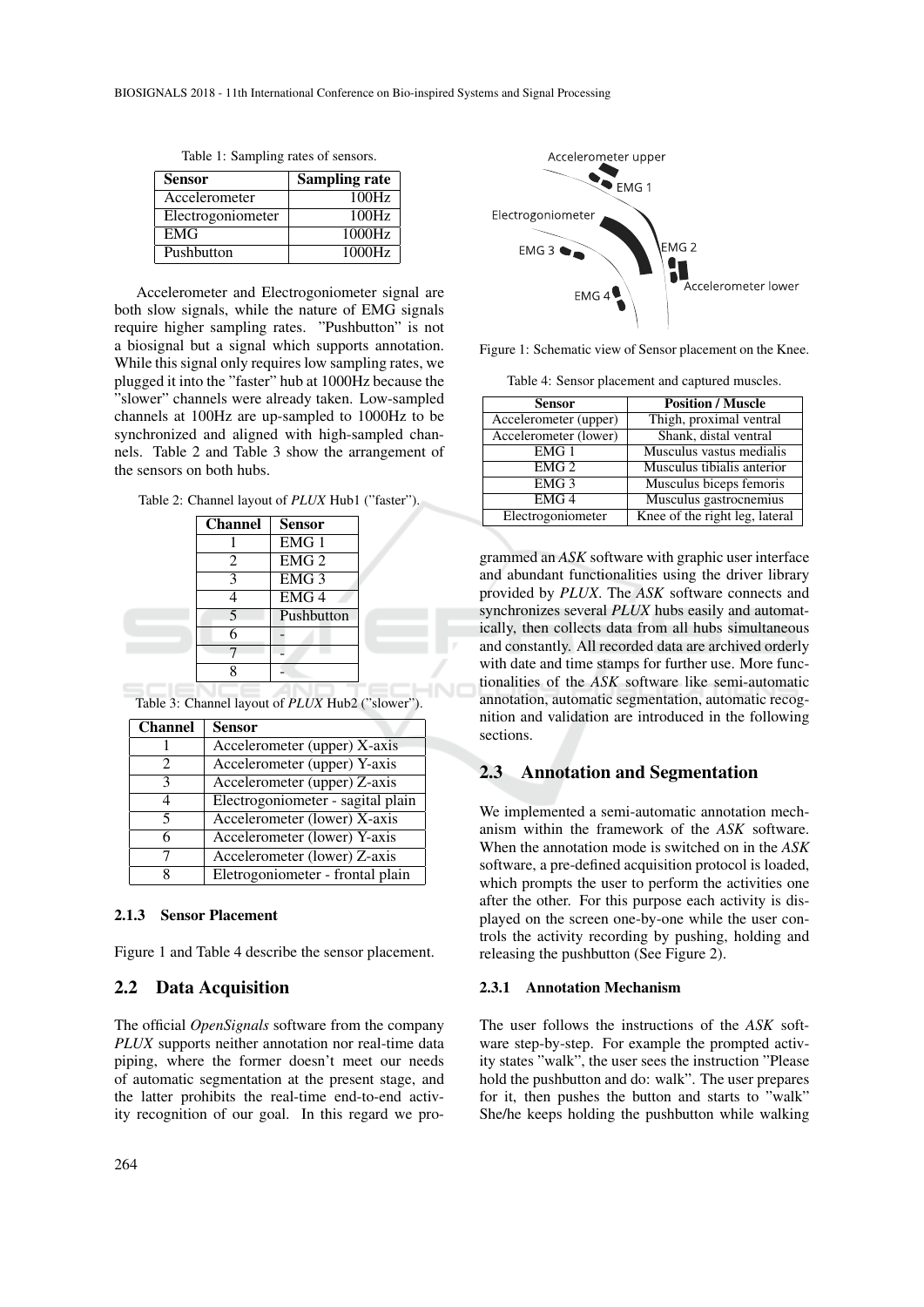

Figure 2: Screenshot of the *ASK* software with annotation mode: the next activity to do is "stand-to-sit".

for a duration at will, then releases the pushbutton to finish this activity. With the release, the system displays the next activity instruction, e.g. "curve-left", the process continues until the predefined acquisition protocol is fully processed.

#### 2.3.2 Acquisition Protocol

For the proof-of-concept of our framework, we intended to efficiently record a first pilot dataset. Therefore, we organized the seven activities in two clusters - "stay-in-place" and "move-around", which results in two activity lists for the acquisition protocol as follows:

Activity list 1 *"Stay-in-place"* (40 repetitions):  $sit \rightarrow sit-to-standard \rightarrow stand \rightarrow stand-to-sit.$ 

Activity list 2 *"Move-around"* (25 Repetitions): walk  $\rightarrow$  curve-left  $\rightarrow$  walk  $\rightarrow$  (turn around)  $\rightarrow$  walk  $\rightarrow$  curve-right  $\rightarrow$  walk  $\rightarrow$  (turn around).

#### 2.3.3 Segmentation

The *ASK* software records all sensor data along with the timestamps/frame numbers of each button push and button release. These data are archived in csv files as annotation results for each activity. Table 5 shows an annotation result example of a recording with activity list "Stay-in-place".

| N <sub>0</sub>              | <b>Activity</b> | <b>From frame</b> | To frame |
|-----------------------------|-----------------|-------------------|----------|
|                             | sit             | 3647              | 6163     |
| $\mathcal{D}_{\mathcal{A}}$ | sit-to-stand    | 6901              | 9467     |
| $\mathcal{R}$               | stand           | 11388             | 14181    |
|                             | stand-to-sit    | 16265             | 18882    |
| 5                           | sit             | 19396             | 22119    |
|                             |                 |                   |          |

Table 5: Example of Annotation file.

Since we synchronized all data at 1000Hz, i.e. each frame represents data from 1 millisecond. As shown in Table 5, the first activity segment labeled "sit" lasts 2.517 seconds. The corresponding 2517 frames are used in one block for training the activity model "sit", as described below.

The time at the beginning of each recording and time between the release and push of the button, e.g. 0s–3.646s or 6.164s–6.900s in Table 5 corresponds to the preparation time. Therefore, the respective frames are neither used for model training nor applied to decoding. However, these samples are still meaningful for continuous recognition and natural scenarios.

### 2.3.4 Caveats on the Annotation Mechanism

The semi-automatic annotation mechanism in the *ASK* Framework was implemented to reduce the time and costs of manual annotation. However, this mechanism is not suitable for the acquisition and recognition of everyday activities in real life. (Rebelo et al., 2013) used simultaneous video recordings of the experiments to create references. Though it seems that video or other capturing technologies are required for ground truth generation, the *ASK* semi-automatic annotation mechanism is still valid method to support the tuning of preprocessing parameters, pre-training models and proof-of-concepts.

## 3 EXPERIMENTAL DATA

We applied the described framework to the collection of a pilot data set for a proof-of-concept study. We collected four recordings from one male subject, two for each activity list. Table 6 summarizes the recordings.

| No.           | <b>Activity list</b>    | Total length (sec) |
|---------------|-------------------------|--------------------|
|               | 1-"Stay-in-place"       | 189.442            |
| $\mathcal{D}$ | 1-"Stay-in-place"       | 197.951            |
| $\mathbf{a}$  | 2-"Move-around"         | 177.809            |
| $\Lambda$     | 2-"Move-around"         | 309.076            |
| Sum           | <b>Seven activities</b> | 874.278 (14.57min) |

Table 6: Content and duration of recordings.

Due to the organization of activity sequences in terms of activity lists, recordings were done very efficiently with only small amounts of wasted frames ("preparation time") or redundancy. The total length of the four recordings adds up to about fifteen minutes. While this pilot data set is very small, we performed activity recognition experiments to validate the implemented framework.

With the annotation mode switched on, the *ASK* software allows to accumulate recording statistics such as the number of occurrences and total length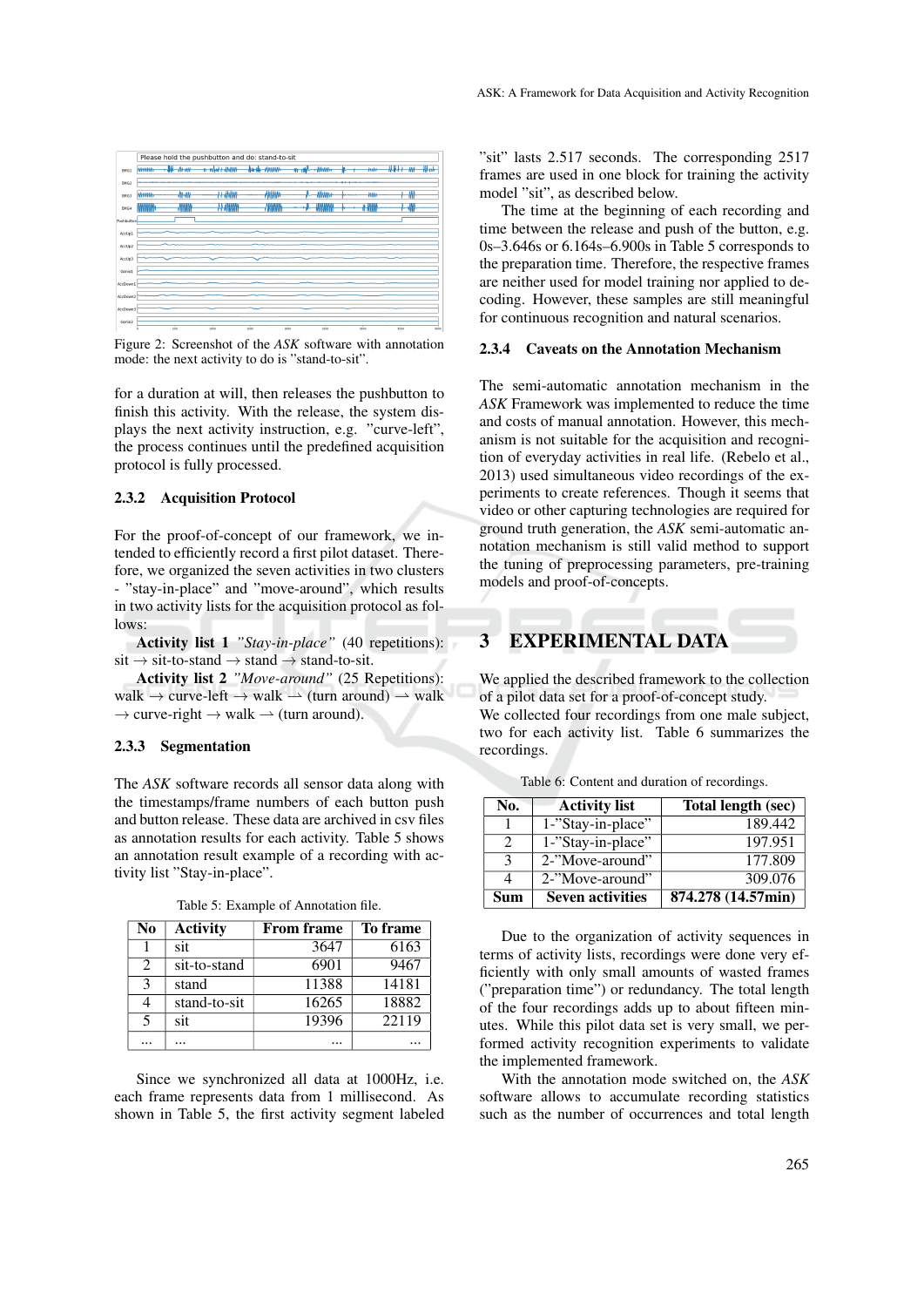| <b>Activity</b> | <b>Occurrences</b> | Minimum length        | <b>Maximum length</b>  | <b>Total length</b> |
|-----------------|--------------------|-----------------------|------------------------|---------------------|
| sit             | 25                 | 1.637s                | 7.777s                 | 79.916s             |
| stand           | 23                 | 1.491s                | 17.818s                | 81.405s             |
| sit-to-stand    | 24                 | 1.444s                | 2.566s                 | 47.308s             |
| stand-to-sit    | 23                 | 1.189s                | 2.836s                 | 44.109s             |
| walk            | 67                 | 1.351s                | 4.566s                 | 172.933s            |
| curve-left      | 17                 | 1.811s                | 12.997s                | 61.950s             |
| curve-right     | 16                 | 1.563s                | 18.117s                | 66.250s             |
| <b>Total</b>    | 195                | Global min.: $1.189s$ | Global max.: $18.117s$ | 553.871s (9.23min)  |

Table 7: Experimental Data: Activity Analysis.

for each activity over all segmentations. As can be seen from Table 7 the recorded data are reasonably balanced, with some noticeable exceptions:

- walk: the amount and duration of the activity "walk" is considerably larger than other activities;
- sit-to-stand & stand-to-sit: these two activities are inherently shorter than the other activities;
- curve-left & curve-right: the maximum length of these two activities is unusual but under control. The subject walked in circle sometimes in order to produce data of some special situation for testing the stability of the decoder.

From Table 7 we can also see that, no activity in the pilot dataset is shorter than 1.189 seconds. This a priori information helps us to decide some important parameters such as window length and window overlap length of our recognition model.

# 4 EXPERIMENTAL RESULTS AND ANALYSIS

Based on the recorded pilot dataset and the automatically generated reference labels for each segment from the *ASK* software, we performed several experiments to validate our activity recognition system.

### 4.1 Processing and Feature Extraction

First, a mean normalization is applied to the acceleration and EMG signals to reduce the impact of Earth acceleration and to set the baseline of the EMG signals to zero. Next, the EMG signal is rectified, a widely adopted signal processing method.

Prior to feature extraction the signals are windowed using a rectangular window function with overlapping windows. Based on initial experiments we chose a window length of 400ms with a window overlap of 200ms since these values gave best recognition results on a tuning test set.

Subsequently, features were extracted for each of the resulting frames. We denote number of samples per window by *N* and the samples in the window by  $(x_1,...,x_N)$ . We adopted the features from (Rebelo et al., 2013) and extracted for each window the *average* for the accelerometer and electrogoniometer signal, defined as:

$$
avg = \frac{1}{N} \sum_{n=1}^{N} x_n,
$$
\n(1)

For the EMG signal we extracted for each window the *Root Mean Square*:

$$
RMS = \sqrt{\frac{1}{N} \sum_{k=1}^{N} x_n^2}
$$
 (2)

As we focus in this work on the validation of our framework, the studies of the feature selection, combination and evaluation is out of the scope of this paper but will be investigated in follow-up studies.

## 4.2 Modeling, Training and Decoding

We applied our *HMM*-based inhouse decoder *BioKIT* to model and recognize the described activities. *BioKIT* supports the training of *Gaussian-Mixture-Models (GMMs)* to model the *HMM* emission probabilities. Each activity is modeled by a one-state HMM, where each state is modeled by 9 Gaussians. This setup gave best results on a tuning test set. To evaluate the recognition error rate, we performed a 10-fold cross validation, i.e. we applied 10 folds with each time 90% of data for training the *GMM* and 10% for testing the resulting models.

## 4.3 Recognition Results for Validation

We performed a leave-one-out cross-validation for our pilot dataset. Figure 3 shows the confusion matrix of the recognition results using all sensors in Table 2 and Table 3.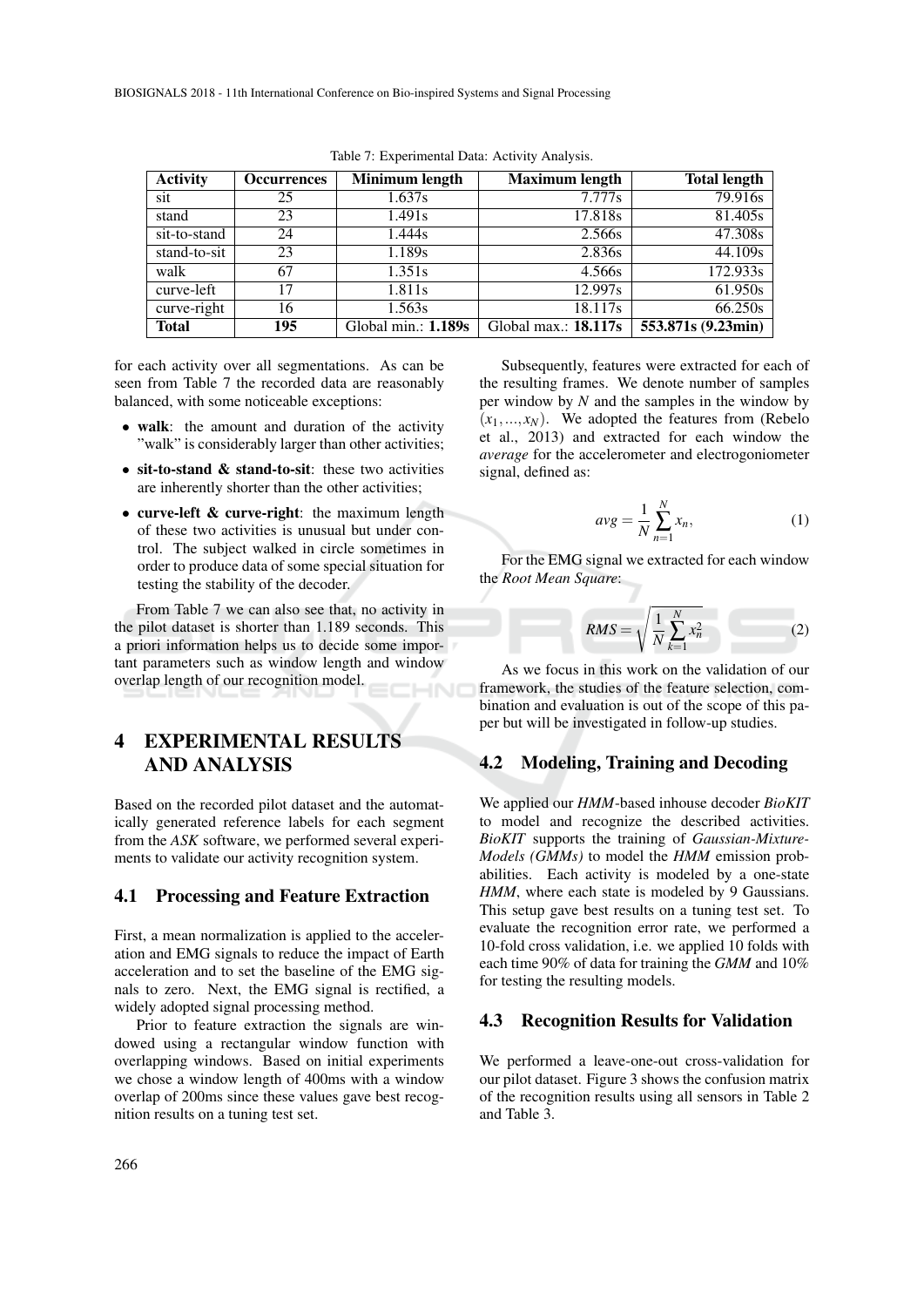

Figure 3: Confusion matrix for recognition results based on signals from two accelerometers, four EMG sensors and both channels of one electrogoniometer. st\_si: stand-to-sit; si\_st: sit-to-stnd; cur\_l: curve-left; cur\_r: curve-right.

Table 8 gives the criteria *Precision*, *Recall*, *F-Score* and *Classification Accuracy* of the recognition results.

Table 8: Recognition results based on signals from two accelerometers, four EMG sensors and both channels of one eletrogoniometer.

| <b>Activity</b>                | <b>Precision</b> | <b>Recall</b> | <b>F-Score</b> |
|--------------------------------|------------------|---------------|----------------|
| stand                          | 0.95             | 0.95          | 0.95           |
| sit                            | 0.95             | 0.95          | 0.95           |
| stand-to-sit                   | 1.00             | 1.00          | 1.00           |
| sit-to-stand                   | 1.00             | 1.00          | 1.00           |
| walk                           | 0.97             | 0.98          | 0.98           |
| curve-left                     | 1.00             | 0.91          | 0.95           |
| curve-right                    | 0.91             | 0.91          | 0.91           |
| <b>Classification accuracy</b> |                  |               | 0.97           |

The activity recognition results for our pilot smallscale dataset are encouraging. The classification accuracy reached 97%. Activities "sit-to-stand" and "stand-to-sit" were correctly recognized. Since both are transitional activities, signal changes might be more prominent than in other activities. "Stand" and "sit" give mixed result, for they are both static activities. The activities "walk", "curve-left" and "curveright" exhibit to be confusable, which corresponds to our expectation. .

## 4.4 Single Sensor Results

We performed experiments on single sensor setups. Table 9 summarizes the single-sensor recognition results.

Results from Table 9 indicate that the use of accelerometers alone achieves an accuracy of 0.93, out-

Table 9: Single-Sensor recognition accuracy for each activity.

| <b>Sensor</b>     | <b>Recognition Accuracy</b> |
|-------------------|-----------------------------|
| Accelerometer     | 0.93                        |
| <b>EMG</b>        | 0.63                        |
| Electrogoniometer | () 74                       |
|                   |                             |

performing the single-sensor results when using EMG or electrogoniometer. However, both enhance the performance if we compare the results between all sensors combination and accelerometers alone.

Figure 4 - 6 illustrate the confusion matrices of the decoding results.

# 5 CONCLUSION

In this paper, we introduced a framework *ASK* for biosignal data acquisition, processing and human activity recognition. The framework includes the selection of appropriate equipment, the acquisition software for long-term recording and archiving, the semiautomatic annotation and segmentation, and the automatic activity recognition based on *Hidden-Markov-Models*. As a first step toward our goal, we evaluated the framework based on a pilot dataset of human everyday activities. Initial results of a person-dependent recognition system achieved 97% accuracy of seven everyday activities.



Figure 4: Confusion matrix from recognition based on accelerometer signal.